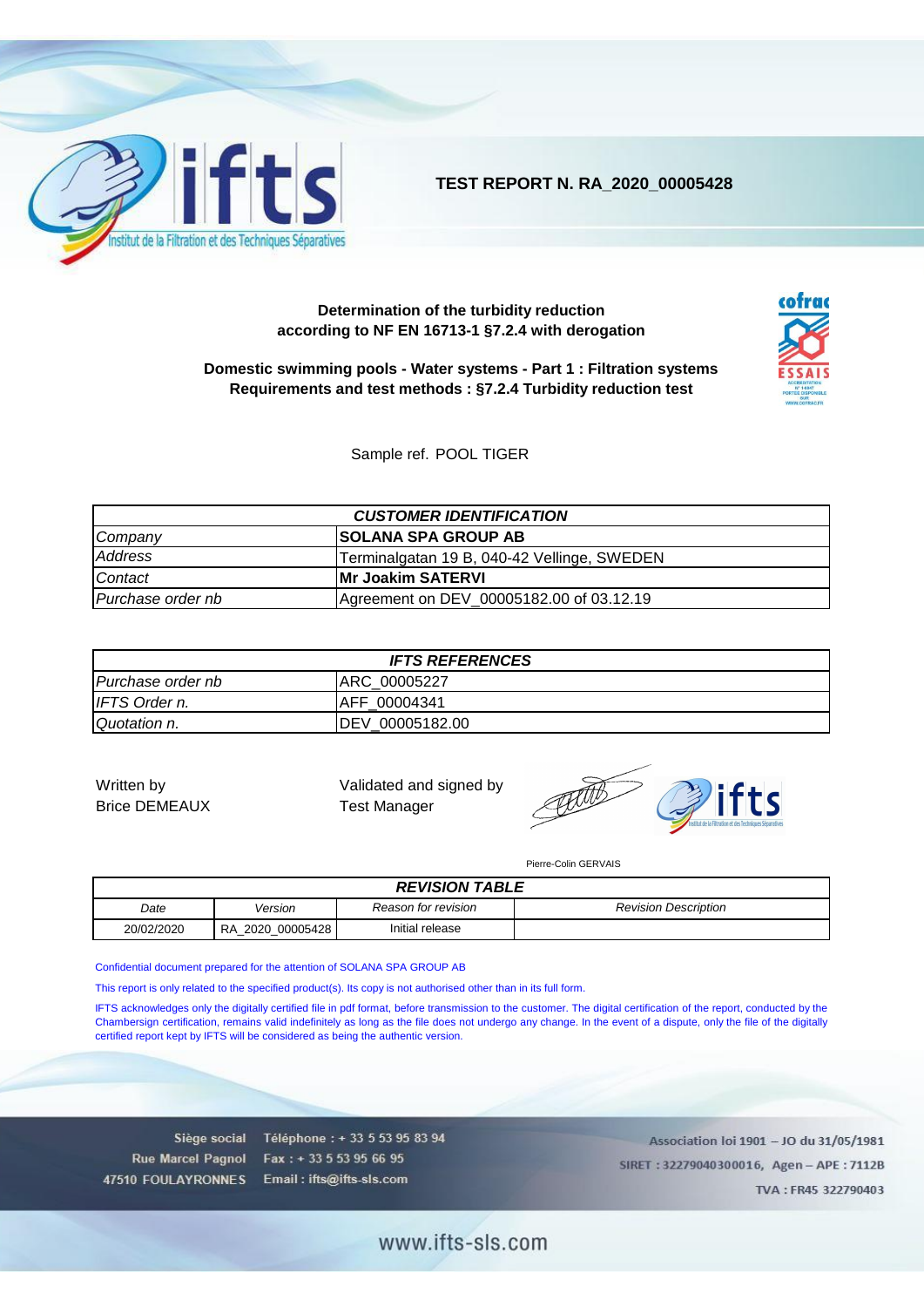

### **1 - SCOPE**

SOLANA SPA GROUP AB has requested IFTS (Institut de la Filtration et des Techniques Séparatives) as per purchase order number Agreement on DEV\_00005182.00 of 03.12.19 to evaluate the performance of a specified number of samples according to NF EN 16713-1 §7.2.4 with derogation : Domestic swimming pools - Water systems - Part 1 : Filtration systems - Requirements and test methods §7.2.4 Turbidity reduction test.

The data contained in the following paragraphs establishes the report of the test performed on the sample identified in paragraph 2 of this document. A separate test report is issued for any other test requested as per the purchase order. This test has been performed with qualified personnel using thoroughly selected equipements in order to comply with test conditions summarized in paragraph 3 of this document. IFTS is accredited by the COFRAC to carry out tests and perform modular activities dealt with by the ISO/IEC 17025.

# **2 - TEST SAMPLE**

| Sample ref.             | IFTS ref.    |
|-------------------------|--------------|
| POOL TIGER              | ECH_00033016 |
| IFTS filters 20 µm (x4) |              |



Sample ref. : POOL TIGER anf IFTS filters 20µm supplied by SOLANA SPA GROUP AB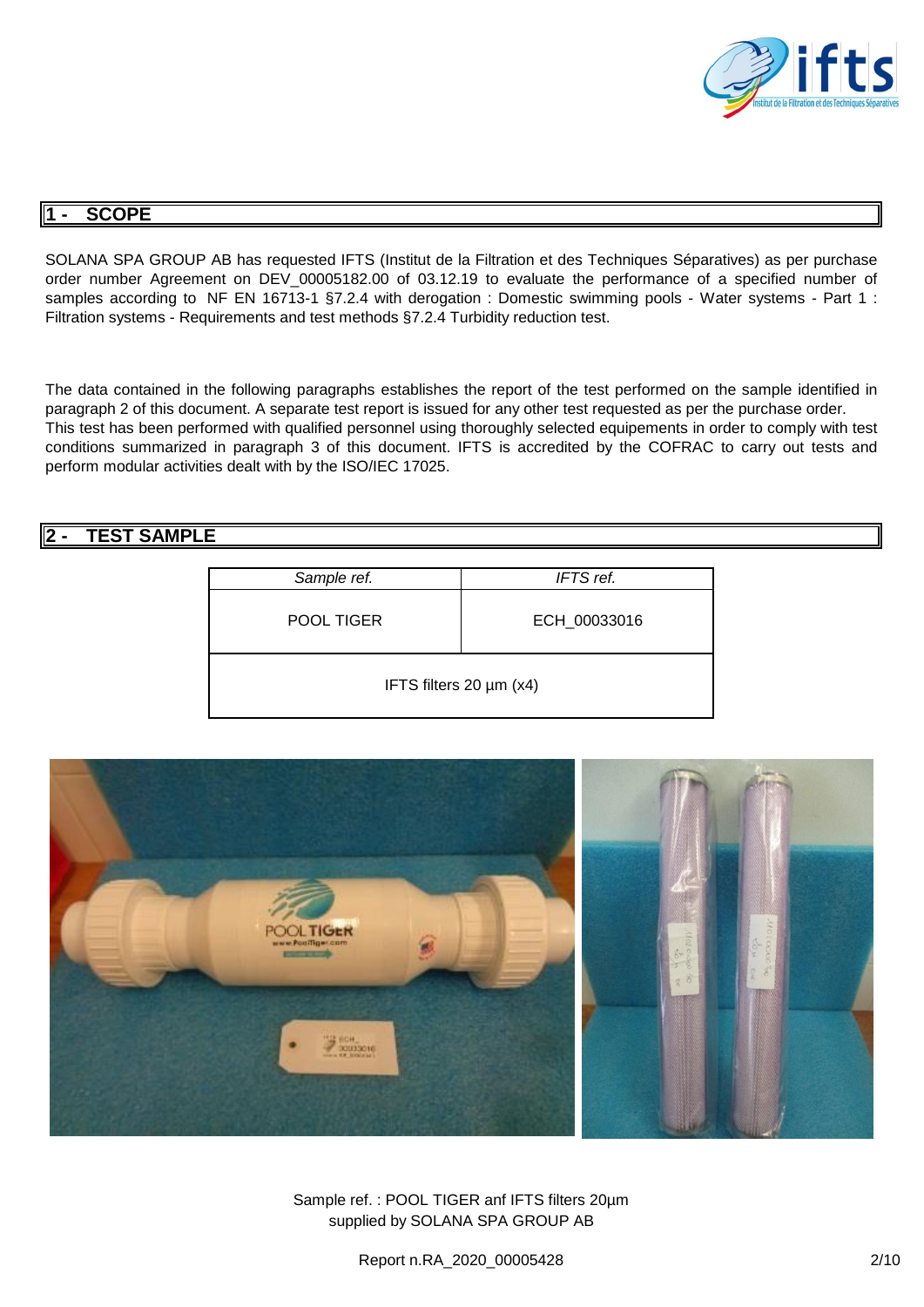

#### **3- Turbidity reduction test according to NF EN 16713-1 §7.2.4 with derogation**

#### **3.1 Test conditions for both tests (with/without POOL TIGER)**

The following test conditions have been applied :

Standard NF EN 16713-1 §7.2.4 with derogation\* Multipass circulation of contaminant Test liquid : Filtered water Temperature : 23 +/- 3 °C Contaminant : ISO CTD (ISO 12103-1 A4) Initial contaminant concentration : 50 mg/L Test flow rate : 4,54 m3/h Test volume  $V2 = 100$  L Test flow rate  $Q1 = 75,71$  L/min Filter volume without sample  $(V1) = 5.86 L$ Test duration (t1) =  $V2/Q1 \times 40 = 52,8$  min Cycle duration  $V2/Q1 = 1,3$  min Upstream sampling every 2 cycles for turbidity measurement Filter in test =  $2$  new IFTS filters  $20 \mu m$ 

*\*Derogation in terms of cycles number, 40 instead of 20.*





Fig.1 : Pictures of test rig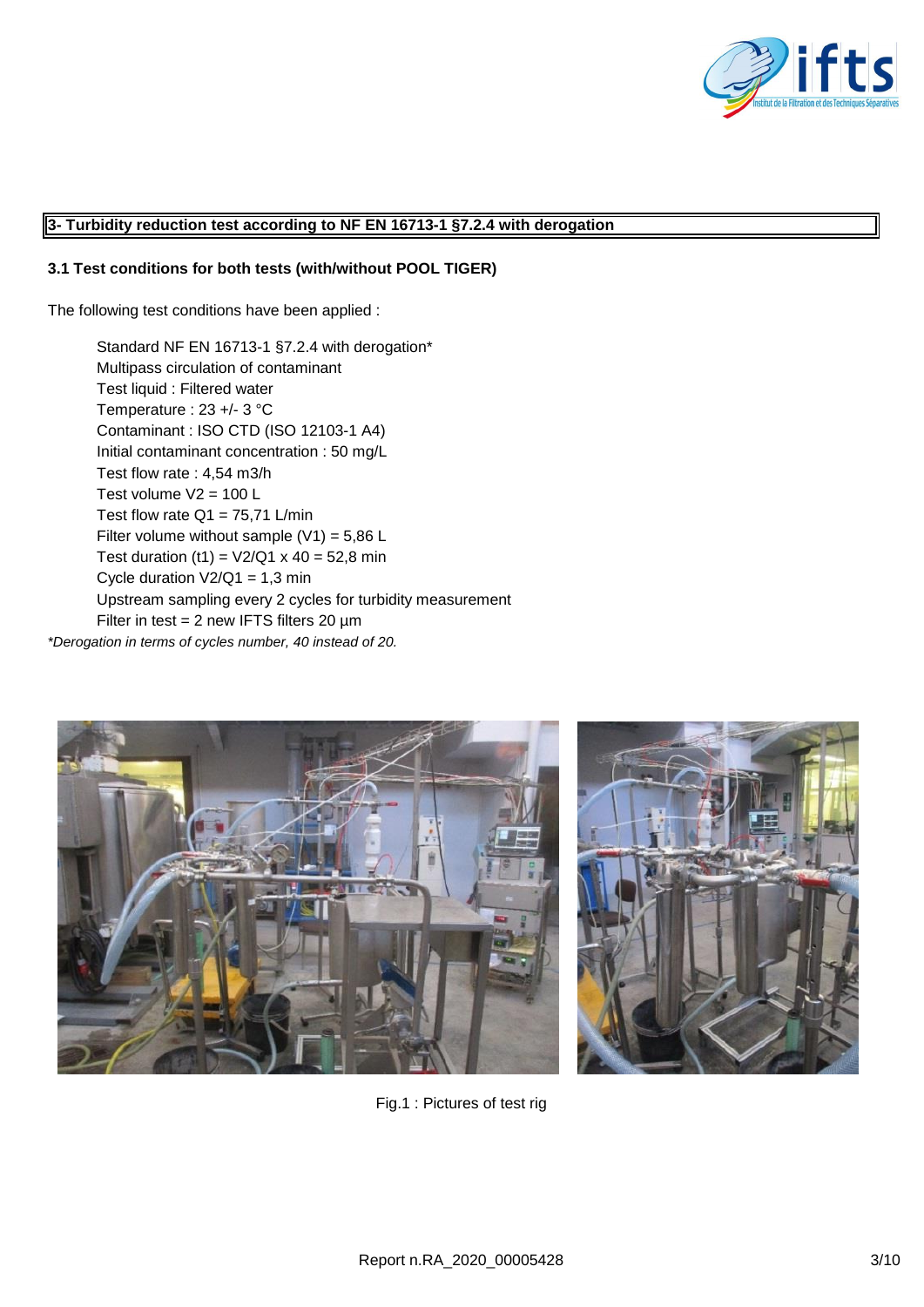

## **3.2 TEST RESULTS WITHOUT POOL TIGER**

### 3.2.1 Test parameters

| Test duration (t1) | Test flow rate (Q1) | <b>Filter volume with</b><br>sample (Vbypass) | Test volume (V2) |
|--------------------|---------------------|-----------------------------------------------|------------------|
| min                | m3/h                |                                               |                  |
| 53,0               | 4,54                | 5,86                                          | 100              |

| <b>Initial cleanliness</b> | Initial upstream<br>turbidity restricted level<br>(TBup,r) | Initial upstream<br>turbidity (TBup,0) | <b>Final upstream turbidity</b> |
|----------------------------|------------------------------------------------------------|----------------------------------------|---------------------------------|
| FNU                        | <b>FNU</b>                                                 | <b>FNU</b>                             | <b>FNU</b>                      |
| 0.482                      | 17.8                                                       | 16.76                                  | 2.42                            |

Test duration  $(t1) = V2/Q1 \times 20$ 

Initial upstream turbidity (TBup,0) = TBup,r x (1 - (Vbypass / V2))

3.2.2 Filtration performances

| Initial $\Delta P$ | Final $\Delta P$ | <b>Turbidity reduction</b><br>efficiency after 40<br>cycles | <b>Comments</b> |
|--------------------|------------------|-------------------------------------------------------------|-----------------|
| kPa                | kPa              | %                                                           |                 |
| 46,9               | 48,0             | 88,09                                                       |                 |

EN 16713-1 standard specifies a turbidity reduction of at least 50%. The turbidity reduction of the tested assembly is of 88,09%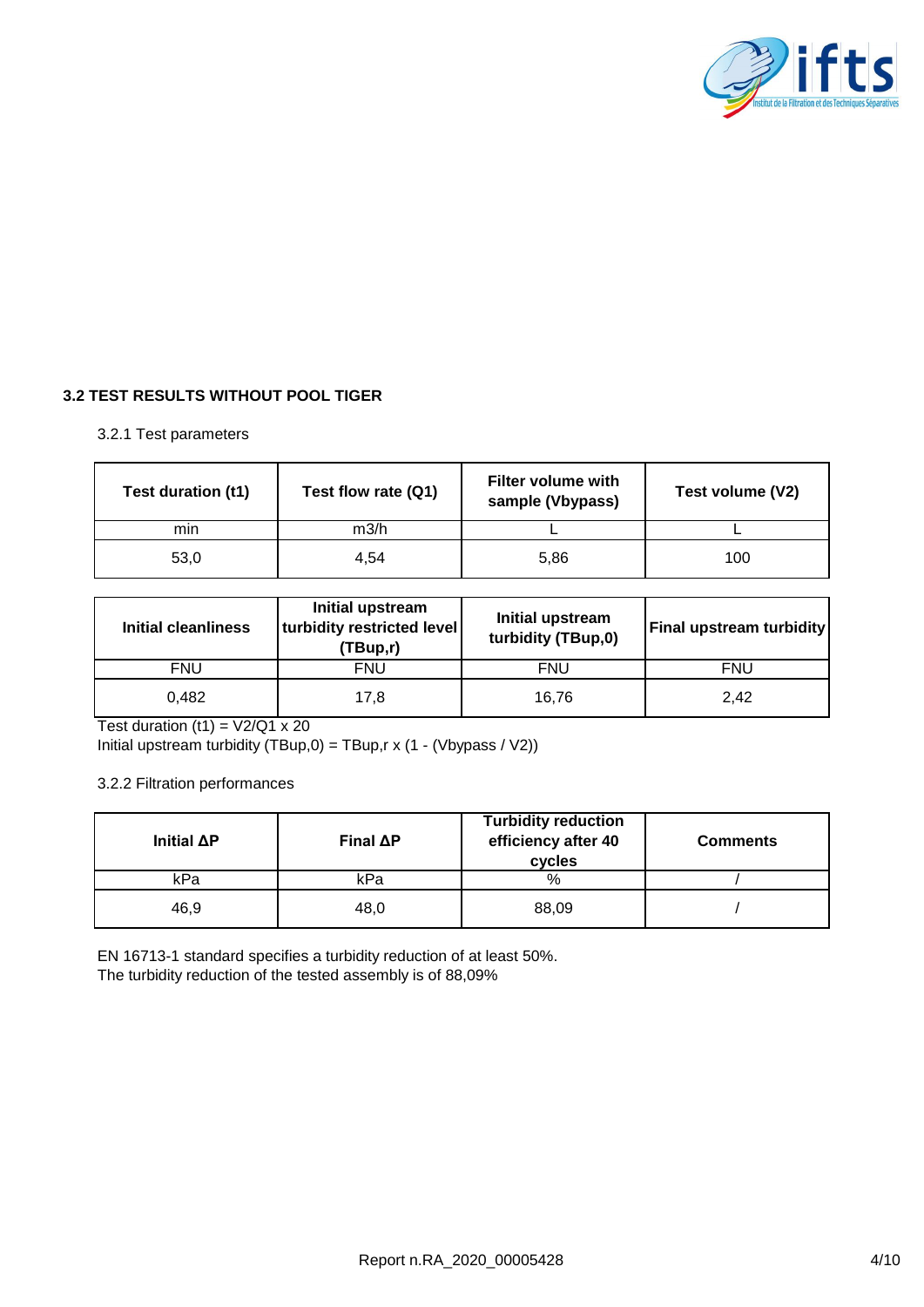### **3.2.3 Detailed test results without POOL TIGER**

#### **Test identification**

Test date : 20/02/2020 Operator : ML

#### **Filter identification**

Filter ref.: IFTS filters 20um without POOL TIGER<br>
IFTS n.: ECH\_00033016

### **Test parameters**

Test fluid : Microfiltered water Temperature : 23,1 °C Test dust : ISO CTD (ISO 12103-1 A4) Batch n. : 13835C Specific flowrate : 4,54 m3/h Test volume : 100 L Test flow rate : 75,75 L/min Injected mass : 5 g **Initial concentration : 50 mg/L** 

### **Test results**

Table 1 : Differential pressure results

| Assembly differential pressure (kPa) |  |  |  |  |
|--------------------------------------|--|--|--|--|
| Initial<br>Final<br>Increase         |  |  |  |  |
| 46.9<br>48                           |  |  |  |  |

Table 2 : Turbidity

| Initial turbidity (FNU) | 0,482           |                |  |
|-------------------------|-----------------|----------------|--|
| Time (min)              | Turbidity (FNU) | Efficiency (%) |  |
| 0                       | 16,76           |                |  |
| 2,6                     | 10,4            | 39,07          |  |
| 5,3                     | 9,1             | 47,06          |  |
| 7,9                     | 8,58            | 50,25          |  |
| 10,6                    | 8,85            | 48,59          |  |
| 13,2                    | 8,24            | 52,34          |  |
| 15,8                    | 6,91            | 60,51          |  |
| 18,5                    | 6,66            | 62,05          |  |
| 21,1                    | 6,93            | 60,39          |  |
| 23,8                    | 5,55            | 68,87          |  |
| 26,4                    | 5,52            | 69,05          |  |
| 29,2                    | 4,02            | 78,27          |  |
| 31,8                    | 3,86            | 79,25          |  |
| 34,4                    | 3,46            | 81,71          |  |
| 37,1                    | 4,13            | 77,59          |  |
| 39,8                    | 3,22            | 83,18          |  |
| 42,4                    | 3,08            | 84,04          |  |
| 45,1                    | 3,02            | 84,41          |  |
| 47,7                    | 3,32            | 82,57          |  |
| 50,4                    | 2,52            | 87,48          |  |
| 53,0                    | 2,42            | 88,09          |  |

**Turbidity reduction efficiency after 40 cycles (%) : 88,09**

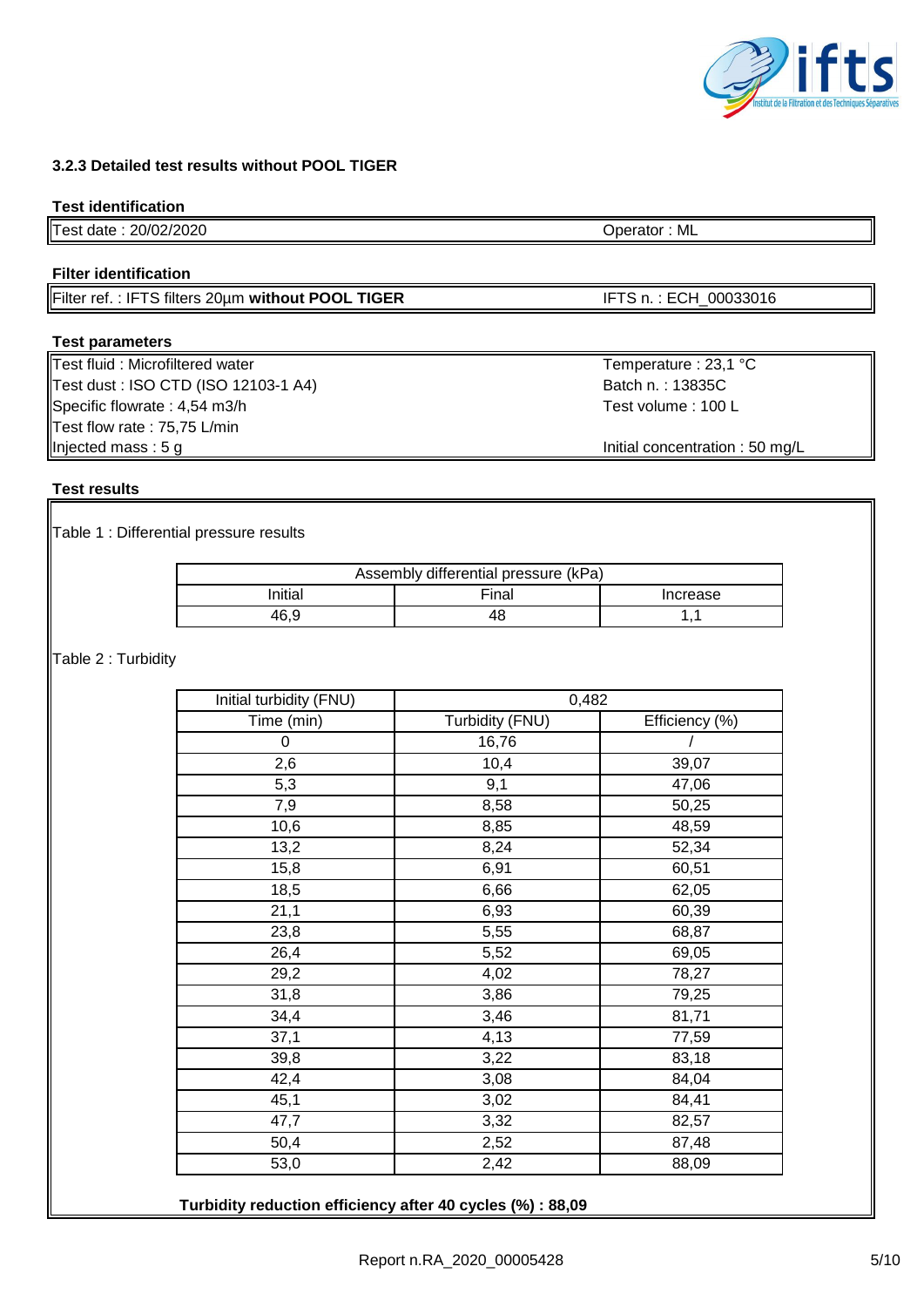



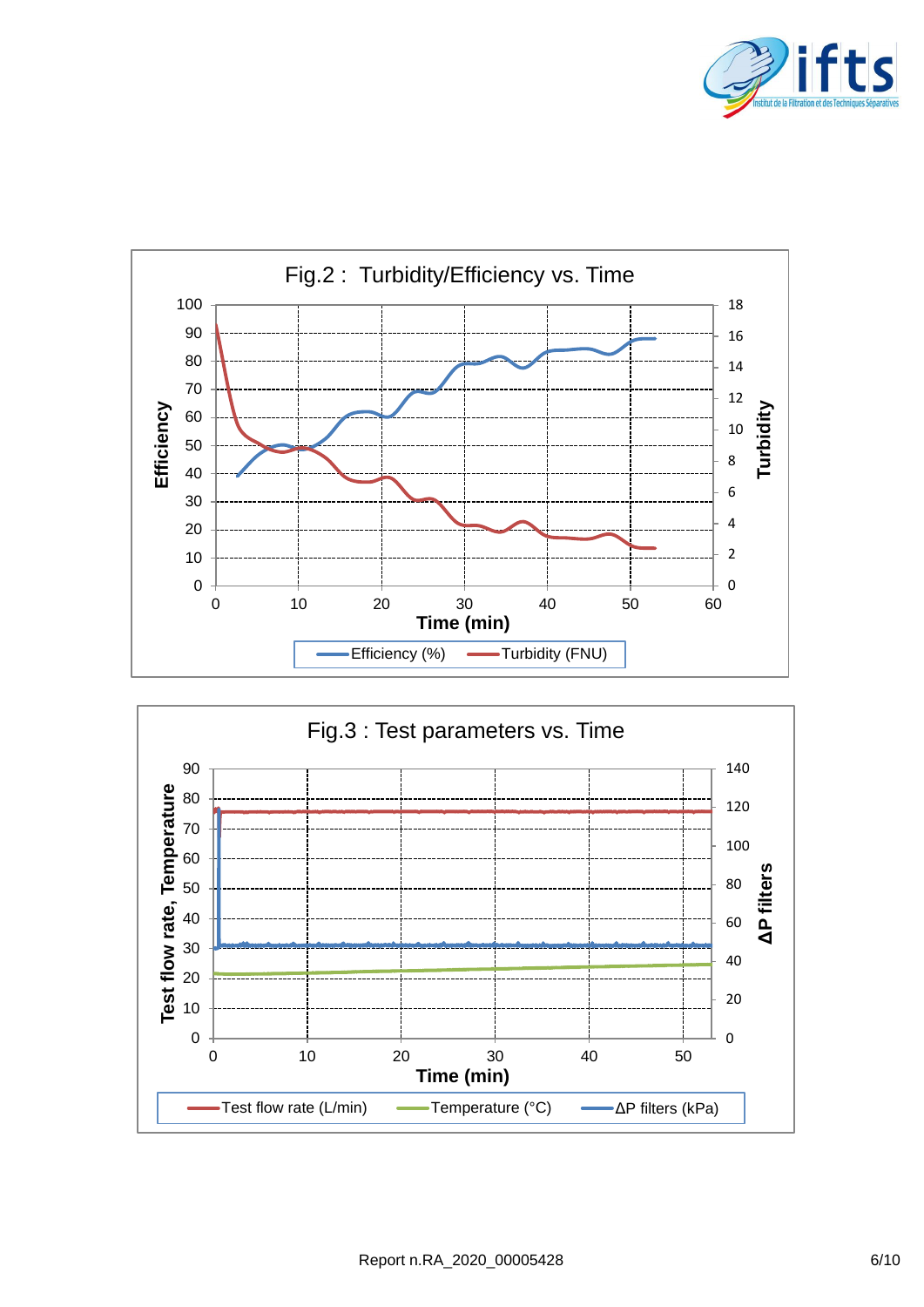

## **3.3 TEST RESULTS WITH POOL TIGER**

### 3.3.1 Test parameters

| Test duration (t1) | Test flow rate (Q1) | <b>Filter volume with</b><br>sample (Vbypass) | Test volume (V2) |
|--------------------|---------------------|-----------------------------------------------|------------------|
| min                | m3/h                |                                               |                  |
| 53,0               | 4,52                | 6,66                                          | 100              |

| <b>Initial cleanliness</b> | Initial upstream<br>turbidity restricted level<br>(TBup,r) | Initial upstream<br>turbidity (TBup,0) | <b>Final upstream turbidity</b> |
|----------------------------|------------------------------------------------------------|----------------------------------------|---------------------------------|
| <b>FNU</b>                 | <b>FNU</b>                                                 | <b>FNU</b>                             | FNU                             |
| 0.07                       | 16.9                                                       | 15.77                                  | 1.6                             |

Test duration  $(t1) = V2/Q1 \times 20$ 

Initial upstream turbidity (TBup,0) = TBup,r x (1 - (Vbypass / V2))

3.3.2 Filtration performances

| Initial $\Delta P$ | Final $\Delta P$ | <b>Turbidity reduction</b><br>efficiency after 40<br>cycles | <b>Comments</b> |
|--------------------|------------------|-------------------------------------------------------------|-----------------|
| kPa                | kPa              | %                                                           |                 |
| 47.4               | 48,9             | 90,25                                                       |                 |

EN 16713-1 standard specifies a turbidity reduction of at least 50%. The turbidity reduction of the tested assembly is of 90,25%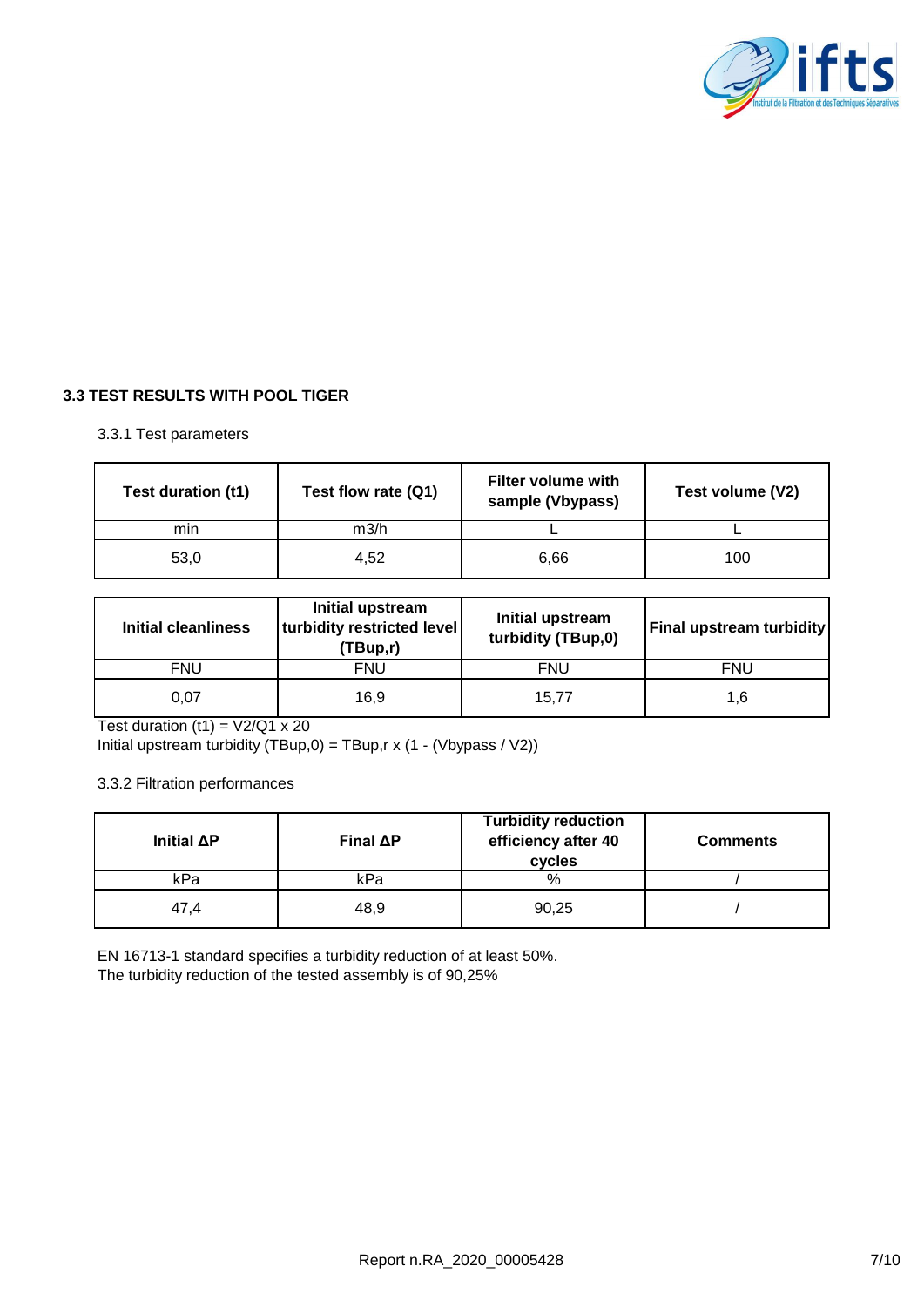# **3.4.3 Detailed test results with POOL TIGER**

## **Test identification**

Test date : 20/02/2020 Operator : ML

# **Filter identification**

Filter ref. : IFTS filters 20um with POOL TIGER **IFTS n. : ECH\_00033016** 

## **Test parameters**

Test fluid : Microfiltered water Temperature : 22,8 °C Test dust : ISO CTD (ISO 12103-1 A4) Batch n. : 13835C Specific flowrate : 4,52 m3/h Test volume : 100 L Test flow rate : 75,35 L/min Injected mass : 5 g Injected mass : 5 g Initial concentration : 50 mg/L

## **Test results**

Table 3 : Differential pressure results

| Assembly differential pressure (kPa) |       |          |  |
|--------------------------------------|-------|----------|--|
| ınitial                              | Final | Increase |  |
|                                      |       | Б<br>٠   |  |

Table 4 : Turbidity

| Initial turbidity (FNU) | 0,070           |                |
|-------------------------|-----------------|----------------|
| Time (min)              | Turbidity (FNU) | Efficiency (%) |
| 0,00                    | 15,77           |                |
| 2,70                    | 8,77            | 44,59          |
| 5,30                    | 8,44            | 46,69          |
| 8,00                    | 6,85            | 56,82          |
| 10,60                   | 6,23            | 60,76          |
| 13,30                   | 5,93            | 62,68          |
| 15,90                   | 4,62            | 71,02          |
| 18,60                   | 4,38            | 72,55          |
| 21,20                   | 4,34            | 72,80          |
| 23,90                   | 3,57            | 77,71          |
| 26,50                   | 3,15            | 80,38          |
| 29,20                   | 3,04            | 81,08          |
| 31,80                   | 3,02            | 81,21          |
| 34,40                   | 2,61            | 83,82          |
| 37,10                   | 2,22            | 86,31          |
| 39,80                   | 2,17            | 86,62          |
| 42,40                   | 2,14            | 86,82          |
| 45,05                   | 1,93            | 88,15          |
| 47,70                   | 1,75            | 89,30          |
| 50,40                   | 1,99            | 87,77          |
| 53,00                   | 1,60            | 90,25          |

**Turbidity reduction efficiency after 40 cycles (%) : 90,25**

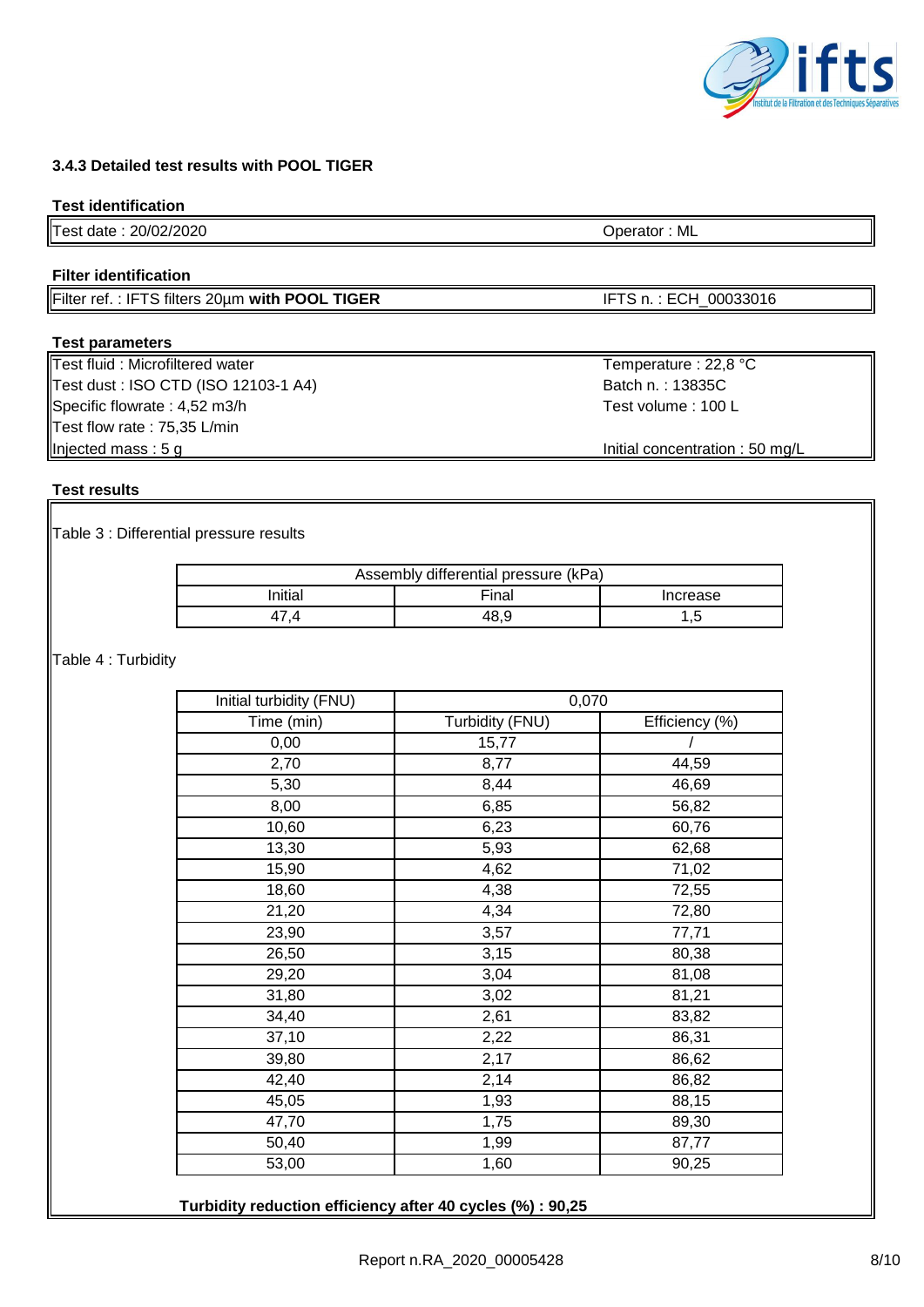